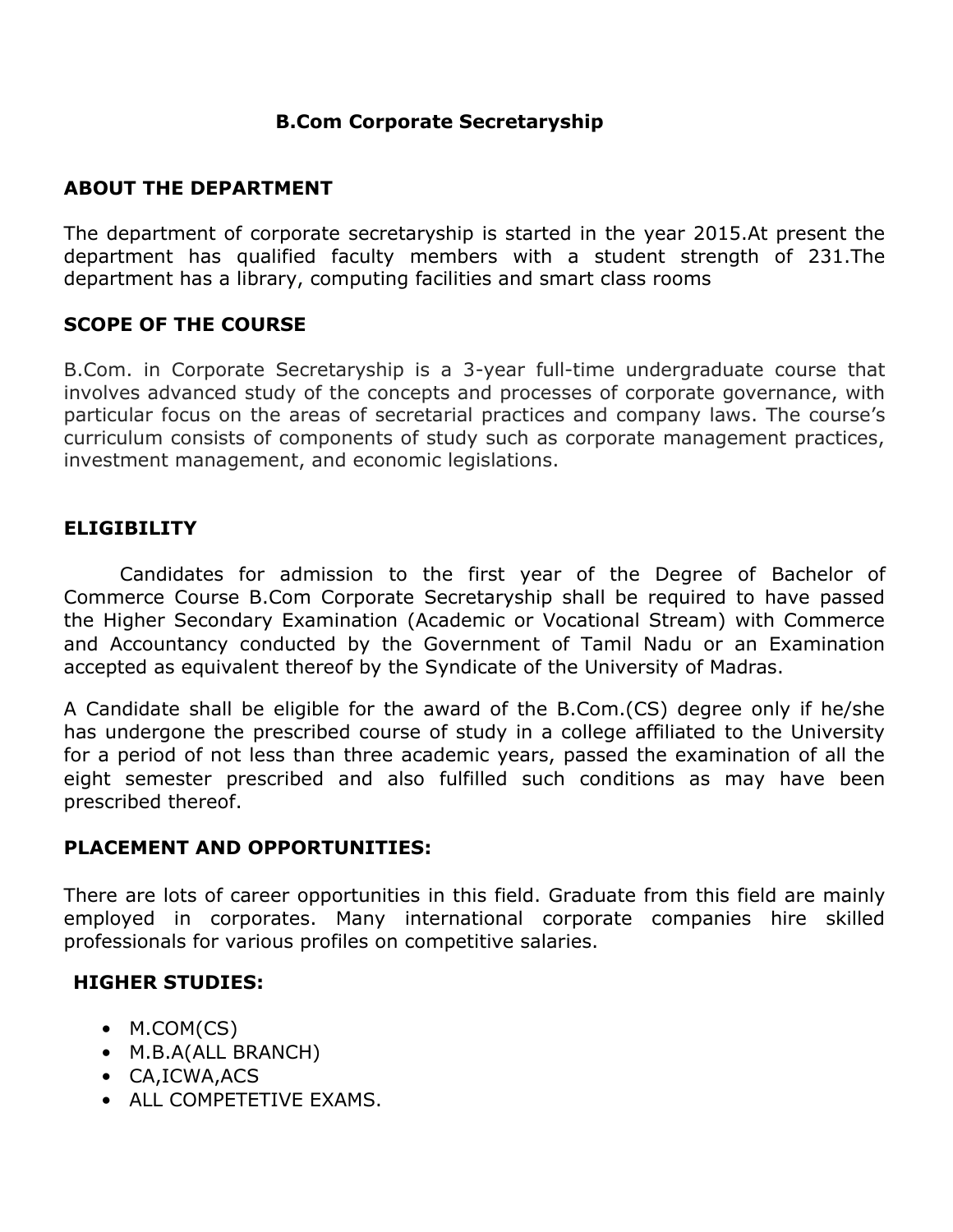## **SEMESTER SUBJECT WISE**

#### **Semester-I**

|                                       | Subject      |              |               |            | Unit |              |
|---------------------------------------|--------------|--------------|---------------|------------|------|--------------|
| <b>Course/ Component Title</b>        | Code         | Ins.Hrs/week | <b>Credit</b> | <b>CIA</b> | Exam | <b>Total</b> |
| Language-I                            | CLA1L        | 6            | 3             | 25         | 75   | 100          |
| English-I                             | CLZ1L        | 6            | 3             | 25         | 75   | 100          |
| <b>Financial Accounting</b>           | CYA1A        | 5            | 4             | 25         | 75   | 100          |
| Company Law and Secreterial Practice- |              |              |               |            |      |              |
|                                       | CYA1B        | 5            | 4             | 25         | 75   | 100          |
| Marketing                             | CYB1B        | 4            | 5             | 25         | 75   | 100          |
| Soft Skill-I                          | <b>TSSEA</b> |              | 3             | 50         | 50   | 100          |
| Non Major/Basic Tamil                 | BYN1D        |              | 2             | 25         | 75   | 100          |

#### **Semester-II Course/ Component Title Subject Code Ins.Hrs/week Credit CIA Unit Exam Total** Language-II | CLA2H | 6 | 3 | 25 | 75 | 100 English-II | CLZ2L | 6 | 3 | 25 | 75 | 100 Advanced Financial Accounting | CYA2A | 5 | 4 | 25 | 75 | 100 Human Resource Management | CYA2B | 5 | 4 | 25 | 75 | 100 Business Communication | CYB2A | 4 | 5 | 25 | 75 | 100 Soft Skill-II | TSSEB | 2 | 3 | 50 | 50 | 100 Non Major/Basic Tamil | BYN2B | 2 | 2 | | 100

#### **Semester-III**

|                                          | Subject            |              |               |            | Unit |              |
|------------------------------------------|--------------------|--------------|---------------|------------|------|--------------|
| <b>Course/ Component Title</b>           | Code               | Ins.Hrs/week | <b>Credit</b> | <b>CIA</b> | Exam | <b>Total</b> |
| Language -III                            | CLA3J              | 6            | 3             | 25         | 75   | 100          |
| English-III                              | CLZ3P              | 6            | 3             | 25         | 75   | 100          |
| <b>Corporate Accounting-I</b>            | CYA3A              |              | 4             | 25         | 75   | 100          |
| Company Law and Secreterial Practice -II | CYA3B              |              | 4             | 25         | 75   | 100          |
| Statistics-I                             | CYB <sub>2</sub> A |              | 5             | 25         | 75   | 100          |
| Soft Skill-III                           | <b>TSSEG</b>       |              | 3             | 50         | 50   | 100          |
| <b>Environmental Studies</b>             | ENV4A              |              |               |            |      |              |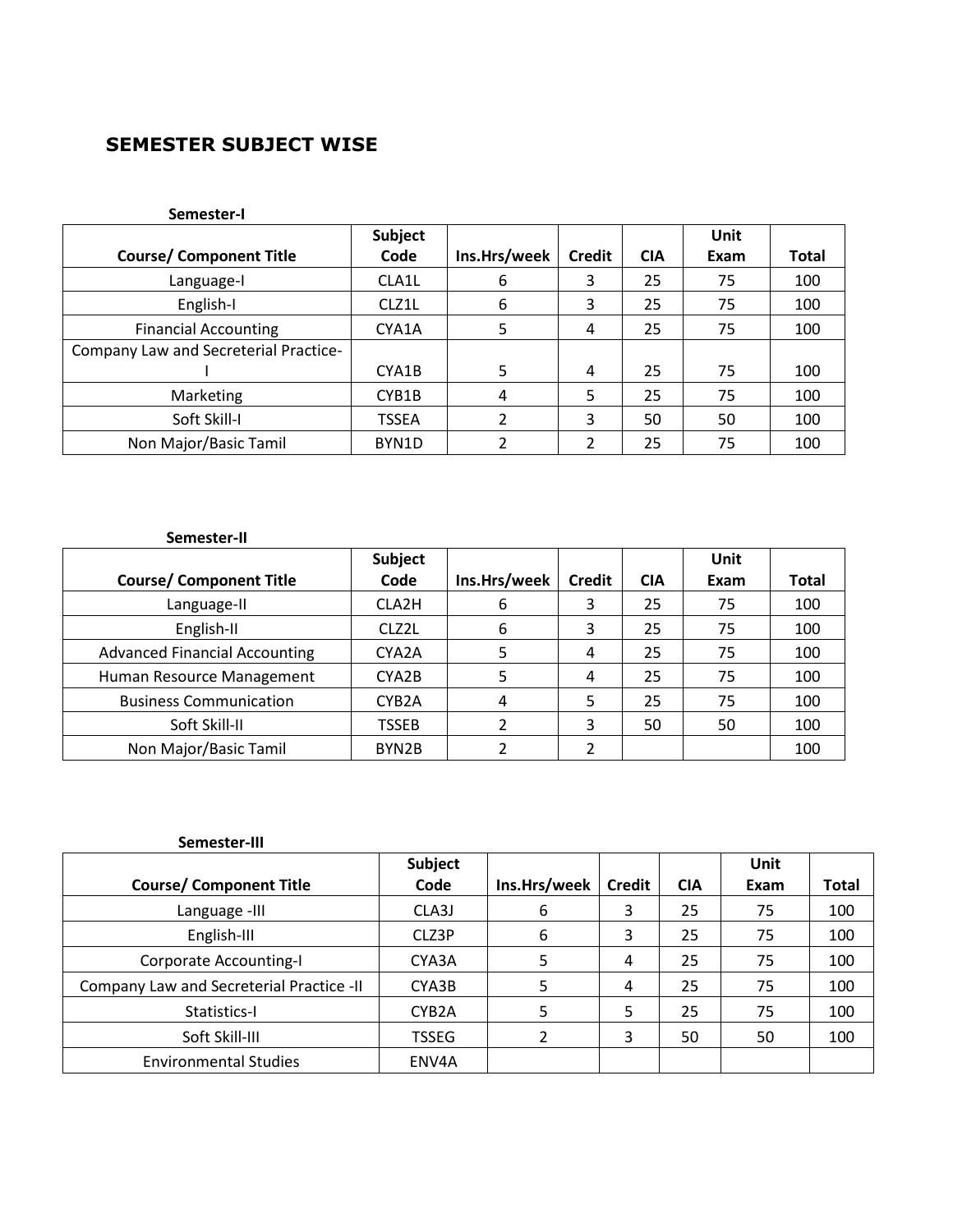| Semester-IV                    |         |              |               |            |      |       |
|--------------------------------|---------|--------------|---------------|------------|------|-------|
|                                | Subject |              |               |            | Unit |       |
| <b>Course/ Component Title</b> | Code    | Ins.Hrs/week | <b>Credit</b> | <b>CIA</b> | Exam | Total |
| Language-IV                    | CLA4K   | 6            | 3             | 25         | 75   | 100   |
| English-IV                     | CLZ4N   | 6            | 3             | 25         | 75   | 100   |
| <b>Corporate Accounting-II</b> | CYA4A   | 5            | 4             | 25         | 75   | 100   |
| <b>Business Management</b>     | CYA4B   | 5            | 4             | 25         | 75   | 100   |
| Statistics-II                  | CYB4A   | 5            | 5             | 25         | 75   | 100   |
| Soft Skill-IV                  | TSSE1   | 2            | 3             | 50         | 50   | 100   |
| <b>Environmental Studies</b>   | ENV4A   |              | 2             | 25         | 75   | 100   |

| Semester-V                         |         |              |                |            |      |              |
|------------------------------------|---------|--------------|----------------|------------|------|--------------|
|                                    | Subject |              |                |            | Unit |              |
| <b>Course/ Component Title</b>     | Code    | Ins.Hrs/week | <b>Credit</b>  | <b>CIA</b> | Exam | <b>Total</b> |
| <b>Management Accounting</b>       | CYA5A   | 6            | 4              | 25         | 75   | 100          |
| Securities Law & marketing         |         |              |                |            |      |              |
| <b>Operations</b>                  | CYA5B   | 6            | 5              | 25         | 75   | 100          |
| Income Tax Law & Practice-I        | CYA5C   | 6            | 4              | 25         | 75   | 100          |
| <b>Commercial Law</b>              | CYA5D   | 5            | 4              | 25         | 75   | 100          |
| <b>Entrepreneurial Development</b> | CYE5A   | 5            | 5              | 25         | 75   | 100          |
| <b>Value Education</b>             | VAE5Q   | 2            | $\overline{2}$ | 25         | 75   |              |
|                                    |         |              |                |            |      |              |

| Semester-VI                    |                |              |               |            |      |              |
|--------------------------------|----------------|--------------|---------------|------------|------|--------------|
|                                | <b>Subject</b> |              |               |            | Unit |              |
| <b>Course/ Component Title</b> | Code           | Ins.Hrs/week | <b>Credit</b> | <b>CIA</b> | Exam | <b>Total</b> |
| <b>Cost Accounting</b>         | CYA6A          | 6            | 4             | 25         | 75   | 100          |
| Industrial law                 | CYA6B          | 6            | 4             | 25         | 75   | 100          |
| Income Tax Law & Practice-II   | CYA6C          | 6            | 4             | 25         | 75   | 100          |
| <b>Indirect Tax</b>            | CYA6D          | 6            | 4             | 25         | 75   | 100          |
| Project-Institutional Training | CYE6Q          | 6            | 5             | 25         | 75   | 100          |
| <b>Extension Activities</b>    | CES6Q          |              | 1             |            |      |              |
|                                |                |              |               |            |      |              |